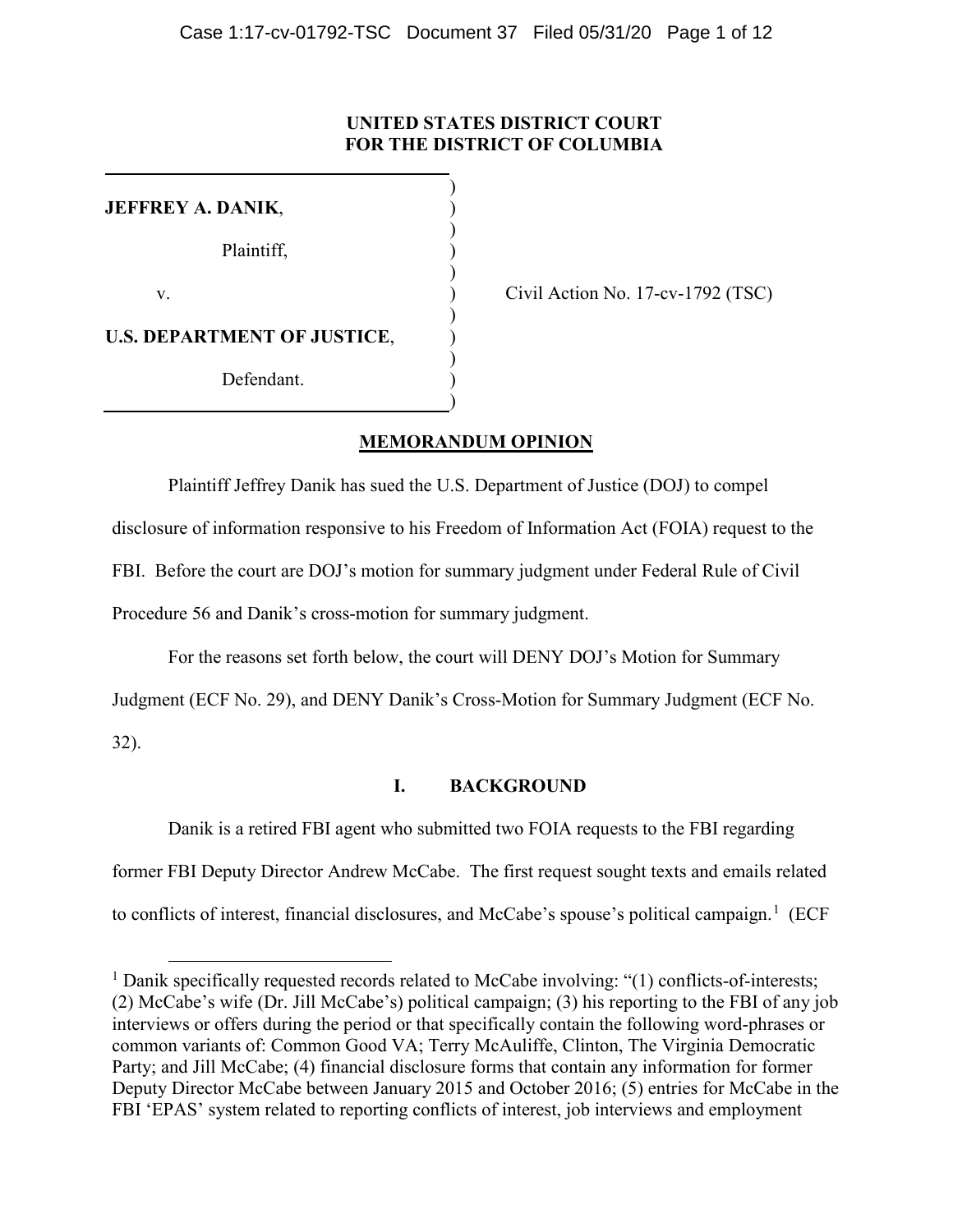#### Case 1:17-cv-01792-TSC Document 37 Filed 05/31/20 Page 2 of 12

No. 29-3, First Hardy Decl., at Ex. A.) The second sought texts and emails regarding any act by McCabe to "interfere, insert himself, control, impede, manage or influence the referral to or investigation of the Clinton email server case." (*Id.* at Ex. M.) This request also asked for McCabe-related texts or emails containing twenty-three specific words or phrases. (*Id.*)

The FBI searched for only six of the requested search terms, and claims the remainder are too broad. (First Hardy Decl. ¶ 31.) It searched emails but did not search McCabe's text messages. (First Hardy Decl. ¶ 33.) The FBI identified 178 pages of responsive records and released 169 pages in full or part, and withheld nine pages in full, withholding information under Exemptions 5, 6, 7(C), and 7(E). (First Hardy Decl.  $\P$  28.)

Danik contends that the FBI's searches were inadequate because it did not search McCabe's text messages and did not search records using all his requested search terms. (ECF No. 31, Pl. Br., at 2.) Danik further challenges the FBI's withholding under Exemption 5. (*Id.* at  $3-10.$ 

#### **II. LEGAL STANDARD**

"FOIA provides a 'statutory right of public access to documents and records' held by federal government agencies." *Citizens for Resp. & Ethics in Wash. v. U.S. Dep't of Justice*, 602 F. Supp. 2d 121, 123 (D.D.C. 2009) (quoting *Pratt v. Webster*, 673 F.2d 408, 413 (D.C. Cir. 1982)). The Act requires that federal agencies comply with requests to make their records available to the public, unless such "information is exempted under [one of nine] clearly

 $\overline{a}$ 

offers or his wife's democratic political campaign during the same time period; and (6) reports of FBI officials who were assigned to monitor political contributions to Dr. McCabe's campaign accounts to ensure that subjects of FBI investigations over which former Deputy Director McCabe had control, were not contributing money." (ECF No. 29-1.)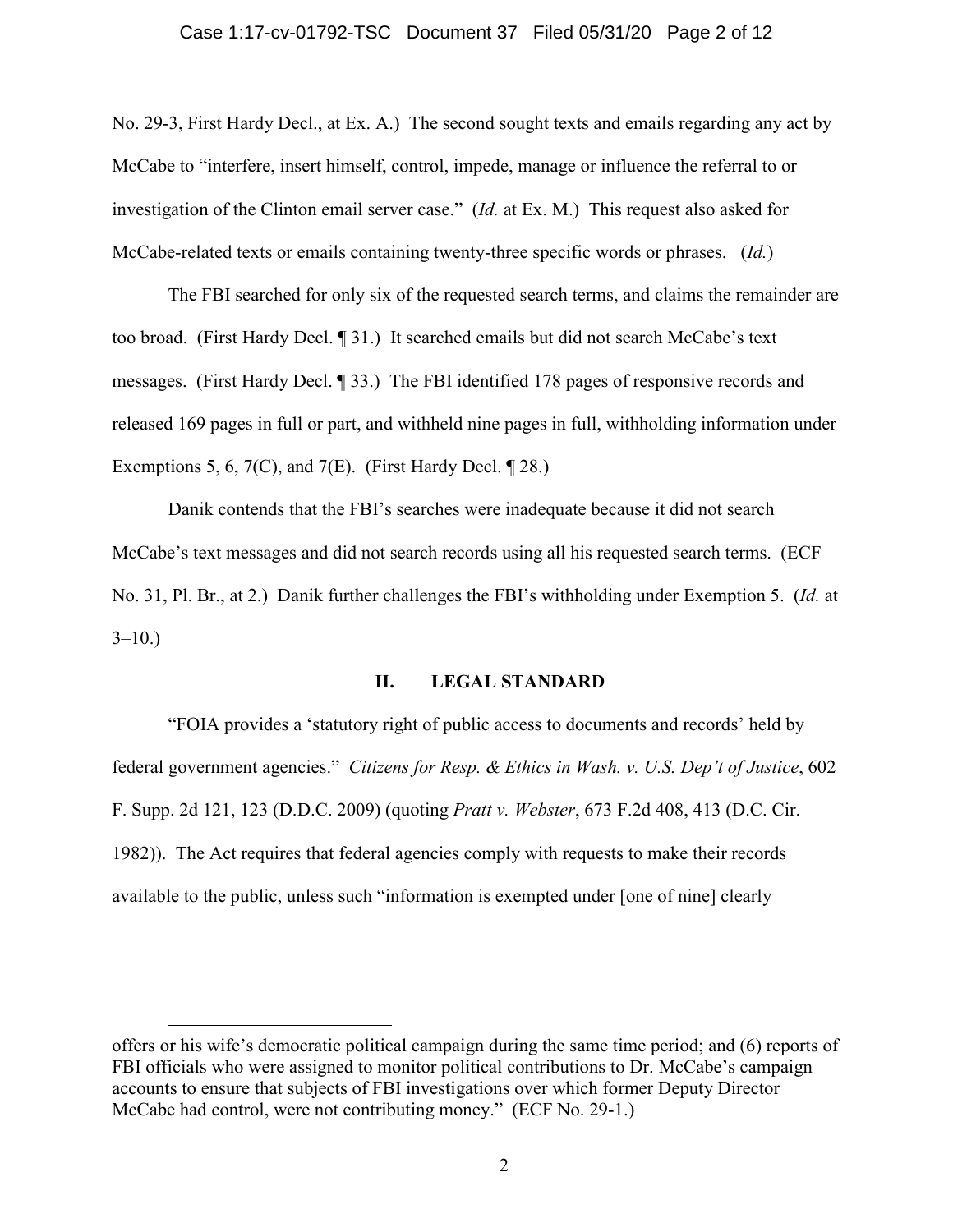#### Case 1:17-cv-01792-TSC Document 37 Filed 05/31/20 Page 3 of 12

delineated statutory [exemptions]." *Id.* (internal quotation marks omitted); *see also* 5 U.S.C.  $§$ § 552(a)–(b).

"FOIA cases typically and appropriately are decided on motions for summary judgment." *Georgacarakos v. FBI*, 908 F. Supp. 2d 176, 180 (D.D.C. 2012) (quoting *Defenders of Wildlife v. U.S. Border Patrol*, 623 F. Supp. 2d 83, 87 (D.D.C. 2009)). Summary judgment in FOIA cases may be based solely on information provided in an agency's supporting affidavits or declarations if they are "relatively detailed and nonconclusory." *SafeCard Servs., Inc. v. S.E.C.*, 926 F.2d 1197, 1200 (D.C. Cir. 1991) (quoting *Ground Saucer Watch, Inc. v. CIA*, 692 F.2d 770, 771 (D.C. Cir. 1981)). These declarations are "accorded a presumption of good faith which cannot be rebutted by purely speculative claims about the existence and discoverability of other documents." *Id.*

"To successfully challenge an agency's showing that it complied with the FOIA, the plaintiff must come forward with specific facts demonstrating that there is a genuine issue with respect to whether the agency has improperly withheld . . . records." *Span v. U.S. Dep't of Justice*, 696 F. Supp. 2d 113, 119 (D.D.C. 2010) (citing *U.S. Dep't of Justice v. Tax Analysts*, 492 U.S. 136, 142 (1989) (*Tax Analysts II*)) (quotation marks omitted). By corollary, "[a] nonmoving party's complete failure to come forward with evidence to demonstrate the existence of a genuine issue of material fact constitutes a reason for the grant of summary judgment under [Rule 56(e)]." *Smith v. U.S. Dep't of Justice*, 987 F. Supp. 2d 43, 47 (D.D.C. 2013).

Summary judgment is proper where the record shows there is no genuine issue of material fact and the movant is entitled to judgment as a matter of law. Fed. R. Civ. P. 56(a); *Celotex Corp. v. Catrett*, 477 U.S. 317, 322 (1986); *Waterhouse v. District of Columbia*, 298 F.3d 989, 991 (D.C. Cir. 2002). Courts must view "the evidence in the light most favorable to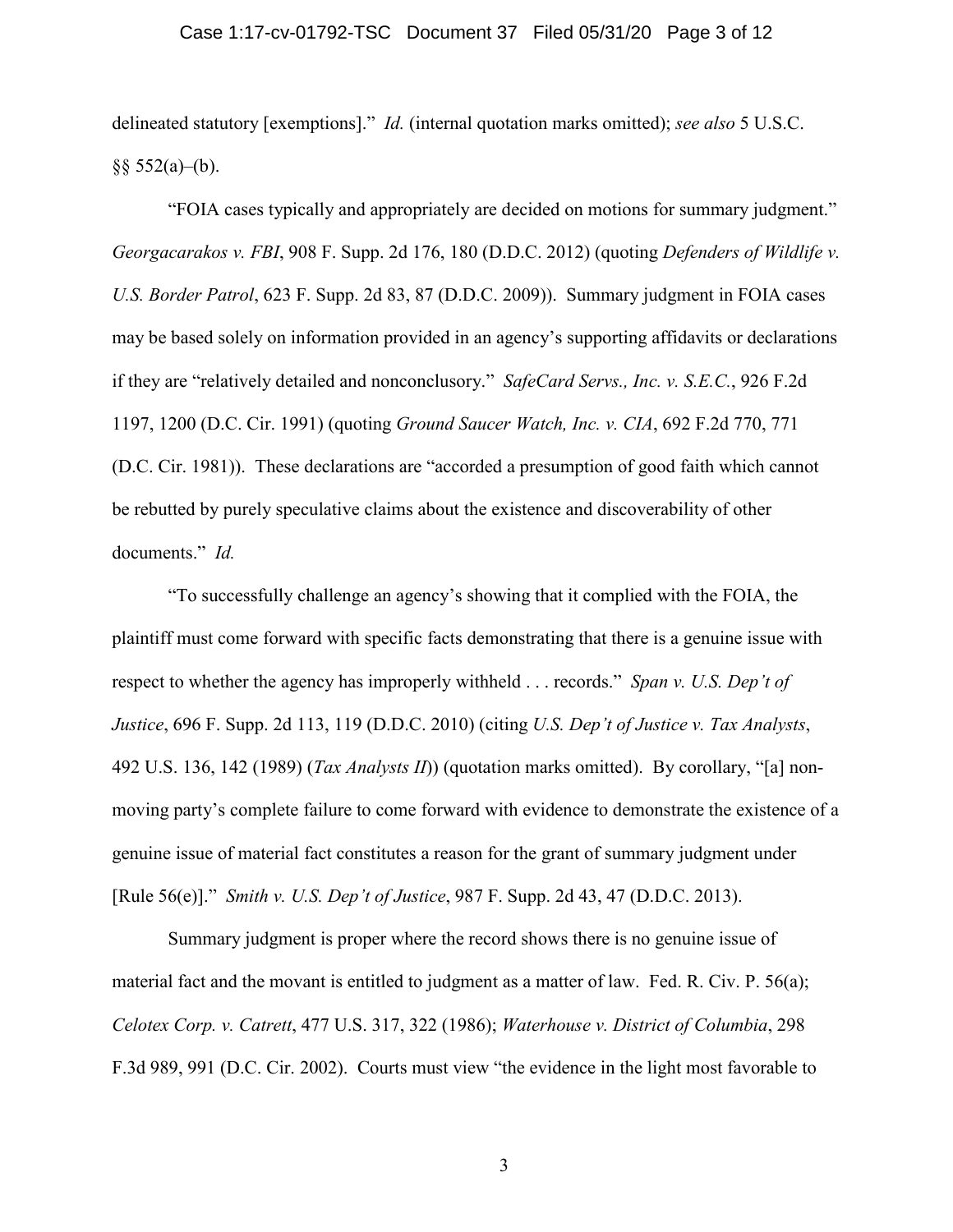the non-movant," "draw[ ] all reasonable inferences accordingly," and determine whether a "reasonable jury could reach a verdict" in the non-movant's favor. *Lopez v. Council on Am.– Islamic Relations Action Network, Inc.*, 826 F.3d 492, 496 (D.C. Cir. 2016).

### **III. ANALYSIS**

### **A. Agency Records**

The FBI contends that McCabe's text messages, which were not uploaded to the FBI's official recordkeeping system, are not "agency records" under FOIA. (ECF No. 29-1, Def. Br., at 10–14.) Because FOIA does not define "agency records," the Supreme Court has established a two-part test to determine whether documents qualify as agency records: 1) "whether the records were created or obtained by the agency," and 2) "the extent to which the agency was in control of the records at the time the FOIA request was made." *Physicians Comm. for Responsible Med. v. U.S. Dep't of Agric.*, 316 F. Supp. 3d 1, 8 (D.D.C. 2018) (citing *Tax Analysts II*, 492 U.S. at 144–45). The court must examine four factors to determine whether an agency exercises sufficient control over a document to satisfy the second element: "(1) the intent of the document's creator to retain or relinquish control over the records; (2) the ability of the agency to use and dispose of the record as it sees fit; (3) the extent to which agency personnel have read or relied upon the document; and (4) the degree to which the document was integrated into the agency's record system or files." *Burka v. U.S. Dep't of Health and Human Servs.*, 87 F.3d 508, 515 (D.C. Cir. 1996) (quoting *Tax Analysts v. U.S. Dep't of Justice*, 845 F.2d 1060, 1069 (D.C. Cir. 1988) (*Tax Analysts I*), *aff'd on other grounds*, 492 U.S. 136 (1989)). This is a "totality of the circumstances test," *Consumer Fed. of Am. v. U.S. Dep't of Agric.*, 455 F.3d 283, 287 (D.C. Cir. 2006), however, the third factor—the degree to which an agency has used the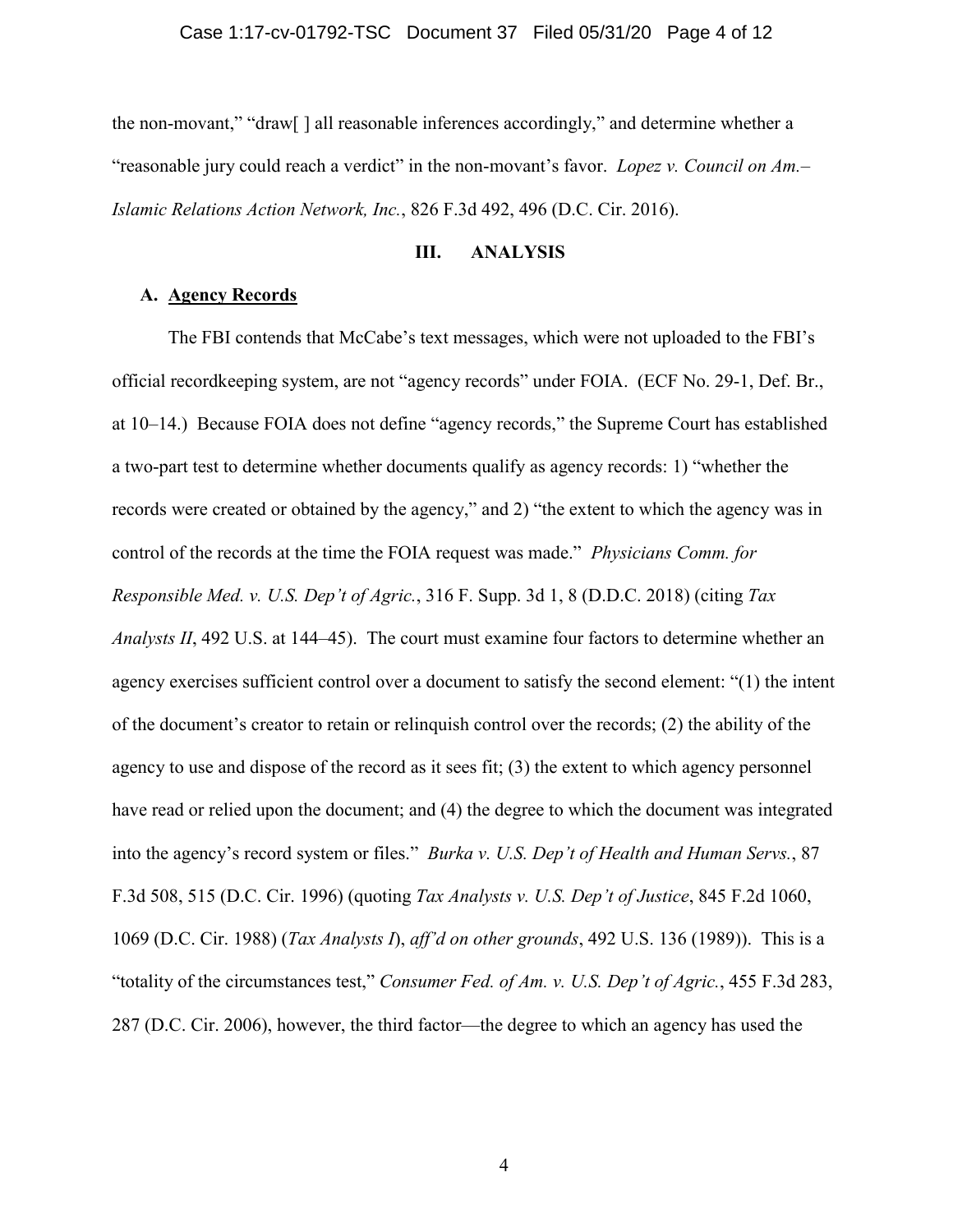#### Case 1:17-cv-01792-TSC Document 37 Filed 05/31/20 Page 5 of 12

document—is "decisive." *Judicial Watch, Inc. v. Fed. Hous. Fin. Agency*, 646 F.3d 924, 927–28 (D.C. Cir. 2011) (*Judicial Watch I*).

The FBI has not created an adequate record on either possession or control for the court to determine whether McCabe's text messages are agency records. The FBI establishes no facts regarding whether it possesses McCabe's texts messages. (*See generally* First Hardy Decl.; ECF No. 34-1, Second Hardy Decl.) But, based on an Office of Inspector General (OIG) Report, the FBI appears to "wirelessly collect text messages sent to or from FBI-issued mobile devices." (Pl. Br. at n.5 (citing U.S. Dep't of Justice, Office of Inspector General, *Procedural Reform Recommendation for the Federal Bureau of Investigation* (Feb. 2019)).) Using this collection process, the FBI may have "the ability to produce text messages during the discovery process of criminal and civil matters, as well as for internal investigations." (*Id.*) But the FBI has provided no facts about this system or whether it continues to possess McCabe's texts. Without a proper record, the court cannot determine whether the FBI has shown that it does not possess the requested documents.

Further, the FBI has created a limited record on whether it controls the text messages, but nonetheless asks the court to find that it does not, and therefore the messages are not agency records. But the fact-intensive inquiry into whether a document is an "agency record" under FOIA does not lend itself to the broad ruling the FBI seeks, and it has not shown that the court could make such a finding on the record before it.

The FBI offers no facts or argument regarding the first control factor, whether the creator has retained or relinquished control. It cites, in passing, *Gallant v. NLRB*, 26 F.3d 168, 171–72 (D.C. Cir. 1994), which addressed whether letters written on agency equipment, over which the writer had not relinquished control, were agency records. (Def. Br. at 11.) But the FBI does not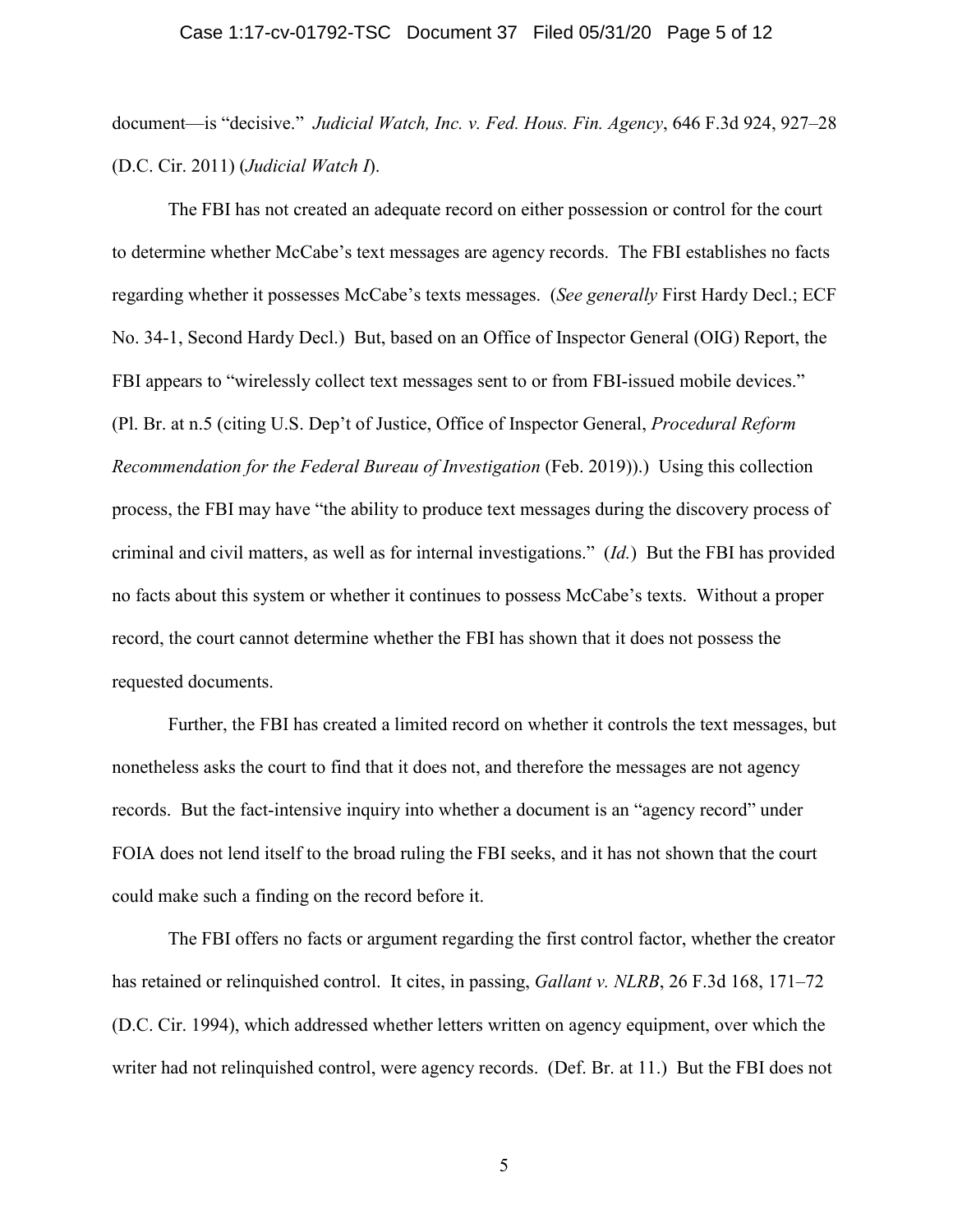#### Case 1:17-cv-01792-TSC Document 37 Filed 05/31/20 Page 6 of 12

indicate how that case would apply here and does not contend that McCabe has retained control over the text messages.

The second control factor, whether the agency is able to use and dispose of the record, examines whether the agency used the document in the "conduct of its official duties." *Judicial Watch I*, 646 F.3d at 928 (quoting *Tax Analysts II*, 492 U.S. at 145). The FBI again establishes no relevant facts regarding McCabe's texts. Hardy declares that "text messages are typically created to convey informal, non-substantive information," and therefore assumes that McCabe's texts were not used to conduct official business. (First Hardy Decl. ¶¶ 35, 37.) This assumption does not provide the court with a basis for concluding that McCabe did not conduct agency business over text message.<sup>[2](#page-5-0)</sup> The FBI has created no record about how McCabe used text messages, and therefore the court cannot find that none of his texts were for agency business.

As to the third control factor, the extent to which agency personnel have read or relied on the document, the FBI has again established no facts regarding whether all of McCabe's texts were read or relied on. (*See generally* First Hardy Decl.; Second Hardy Decl.) Danik points to specific texts referenced in the OIG Report about McCabe to show that agency personnel read and relied on McCabe's texts. (Pl. Br. at 31 (citing U.S. Dep't of Justice, Office of Inspector General, *A Report of Investigation of Certain Allegations Relating to Former FBI Deputy Director Andrew McCabe* (Feb. 2018)).) The FBI disputes that assertion but provides no factual

<span id="page-5-0"></span> $2$  Indeed, this assumption appears to be belied by the OIG Report, which describes texts McCabe sent and received regarding the Clinton email server investigation. OIG Report at 349 (explaining text messages McCabe sent and received about whether the FBI should notify Congress of the ongoing investigation). The FBI concedes that the texts show McCabe "used text messages to advise colleagues about discrete topics of the agency's investigation." (Def. Reply at 2–3.) But it contends that such "quick, one-off conversations" do not reflect agency decisionmaking. (*Id.*) The FBI cites no authority for this proposition, and the court will not reach the question of whether the texts were used to conduct official business on the limited record before it.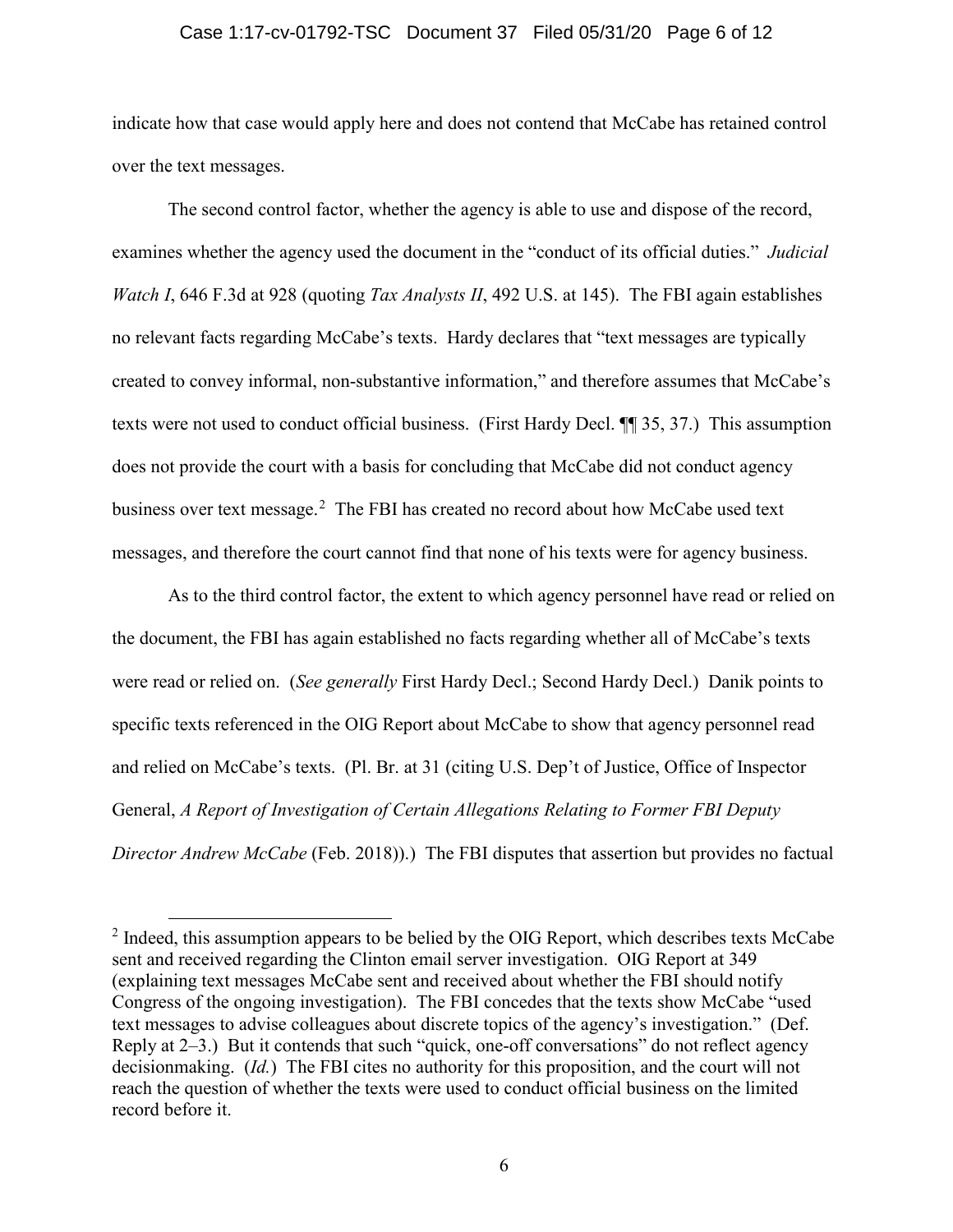support. (ECF No. 34, Def. Reply, at 2–3; *see generally* First Hardy Decl.; Second Hardy Decl.) It further argues that because the texts were read by only a few people, they cannot be agency records. (Def. Reply at 3.) For this proposition, the FBI relies on *Consumer Federation of America*, 455 F.3d at 287, in which the D.C. Circuit addressed whether agency employees' calendars were personal or agency records. The Court held that some calendars—those distributed to colleagues—were agency records, and one calendar, which was distributed only to the employee's secretary, was not. *Id.* The fact of distribution was crucial in determining whether the calendar was used to "facilitate the day-to-day operations of the agency" rather than "for the convenience of the individual official." *Consumer Fed'n of Am.*, 455 F.3d at 287 (quoting *Bureau of Nat'l Affairs, Inc. v. U.S. Dep't of Justice*, 742 F.2d 1484, 1495–96 (D.C. Cir. 1984)). Here, the FBI has not shown that distribution of McCabe's texts is relevant to determining whether they were used to "facilitate the day-to-day operations of the agency." *Cf. Edelman v. SEC*, 172 F. Supp. 3d 133, 153 (D.D.C. 2016) (explaining that distribution is determinative in cases where it "serve[s] as evidence that" the records "'were created for the purpose of conducting agency business'" (quoting *Bureau of Nat'l Affairs*, 742 F.2d at 1496 (emphasis omitted)). A document with limited distribution, like an email between two people reflecting an agency decision, can be an agency record. *Cf. Hyatt v. U.S. Patent & Trademark Office*, 346 F. Supp. 3d 141, 148 (D.D.C. 2018) (finding email between two agency employees to be an agency record).

Finally, the FBI has not provided enough information for the court to decide the fourth control factor, whether the documents have been integrated into agency records. The FBI contends that McCabe's text messages are not part of the FBI's records because McCabe did not upload them to the FBI's official recordkeeping system under FBI procedures. (Def. Br. at 12;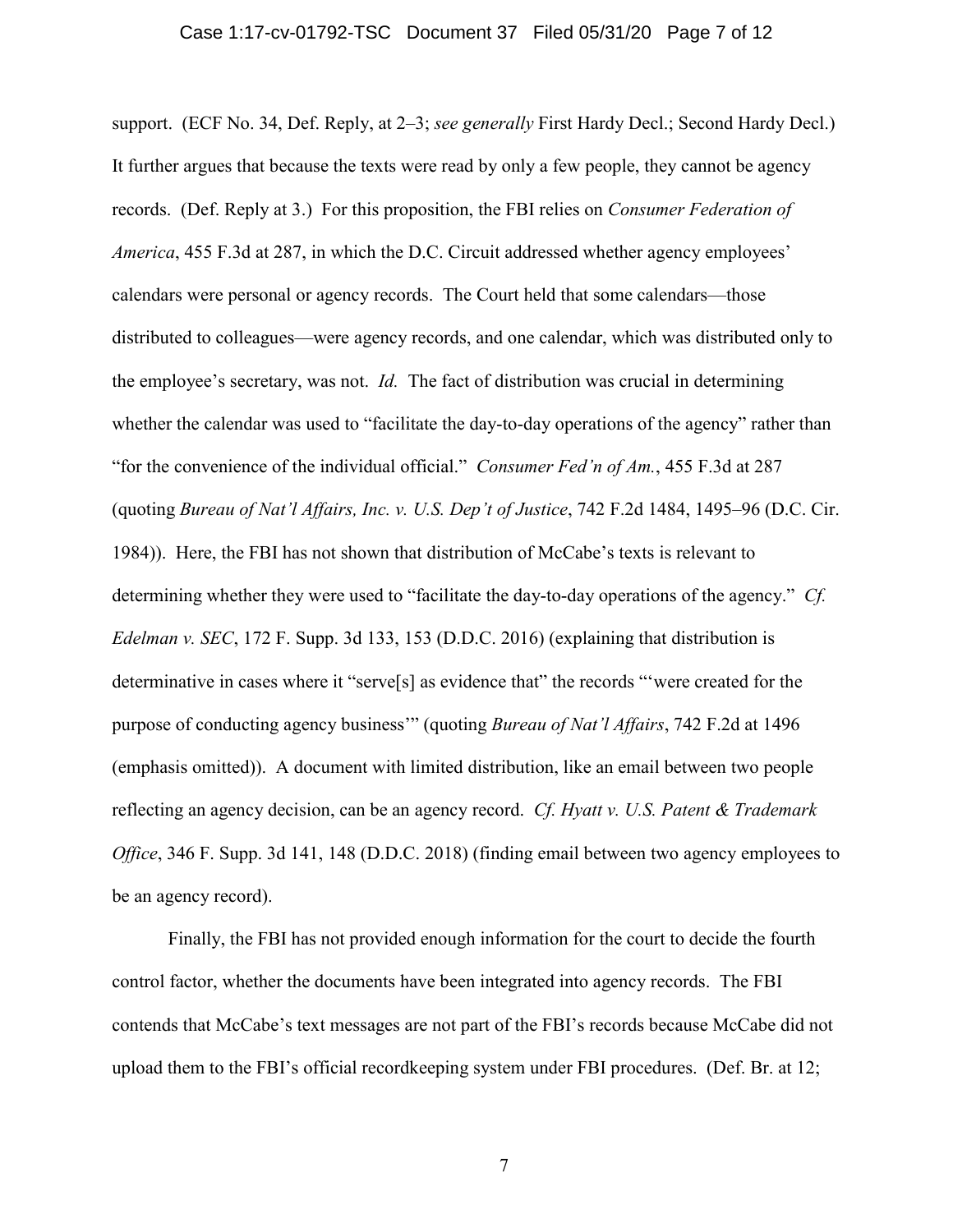#### Case 1:17-cv-01792-TSC Document 37 Filed 05/31/20 Page 8 of 12

First Hardy Decl.  $\P$  39–42.) But the D.C. Circuit has "expressly reject [ed]" this argument, explaining that "treatment of documents for disposal and retention purposes under the various federal records management statutes" does not necessarily "determine[] their status under FOIA." *Consumer Fed'n of Am.*, 455 F.3d at 289 (quoting *Bureau of Nat'l Affairs*, 742 F.2d at 1493); *see also Edelman*, 172 F. Supp. 3d at 152 (noting "documents can be 'agency records' under FOIA even if they need not have been preserved (or created) under federal law or agency practice"). And the FBI has not shown whether it retained McCabe's text messages in its files. *See Edelman*, 172 F. Supp. 3d at 152 (explaining attorney notes were in the agency's files because they were on the agency's computer system and therefore "necessarily subject[ed] . . . to the control of that system's administrators (quoting *Consumer Fed'n of Am.*, 455 F.3d at 290).

Based on the record before it, the court declines to determine whether McCabe's text messages are agency records, and will therefore deny summary judgment to DOJ. The court will, however, permit the FBI to supplement the record, and therefore will also deny summary judgment for Danik.

### **B. FBI's Searches**

An agency responding to a FOIA request must make "a good faith effort to conduct a search for the requested records, using methods which can be reasonably expected to produce the information requested." *Baker & Hostetler LLP v. U.S. Dep't of Commerce*, 473 F.3d 312, 318 (D.C. Cir. 2006). An agency will be granted summary judgment on the adequacy of its search if it "show[s] beyond material doubt [ ] that it has conducted a search reasonably calculated to uncover all relevant documents." *Morley v. CIA*, 508 F.3d 1108, 1114 (D.C. Cir. 2007) (quoting *Weisberg v. U.S. Dep't of Justice*, 705 F.2d 1344, 1351 (D.C. Cir. 1983) (*Weisberg II*)). But an agency is not required to undertake a search that is so broad as to be unduly burdensome. *Nation*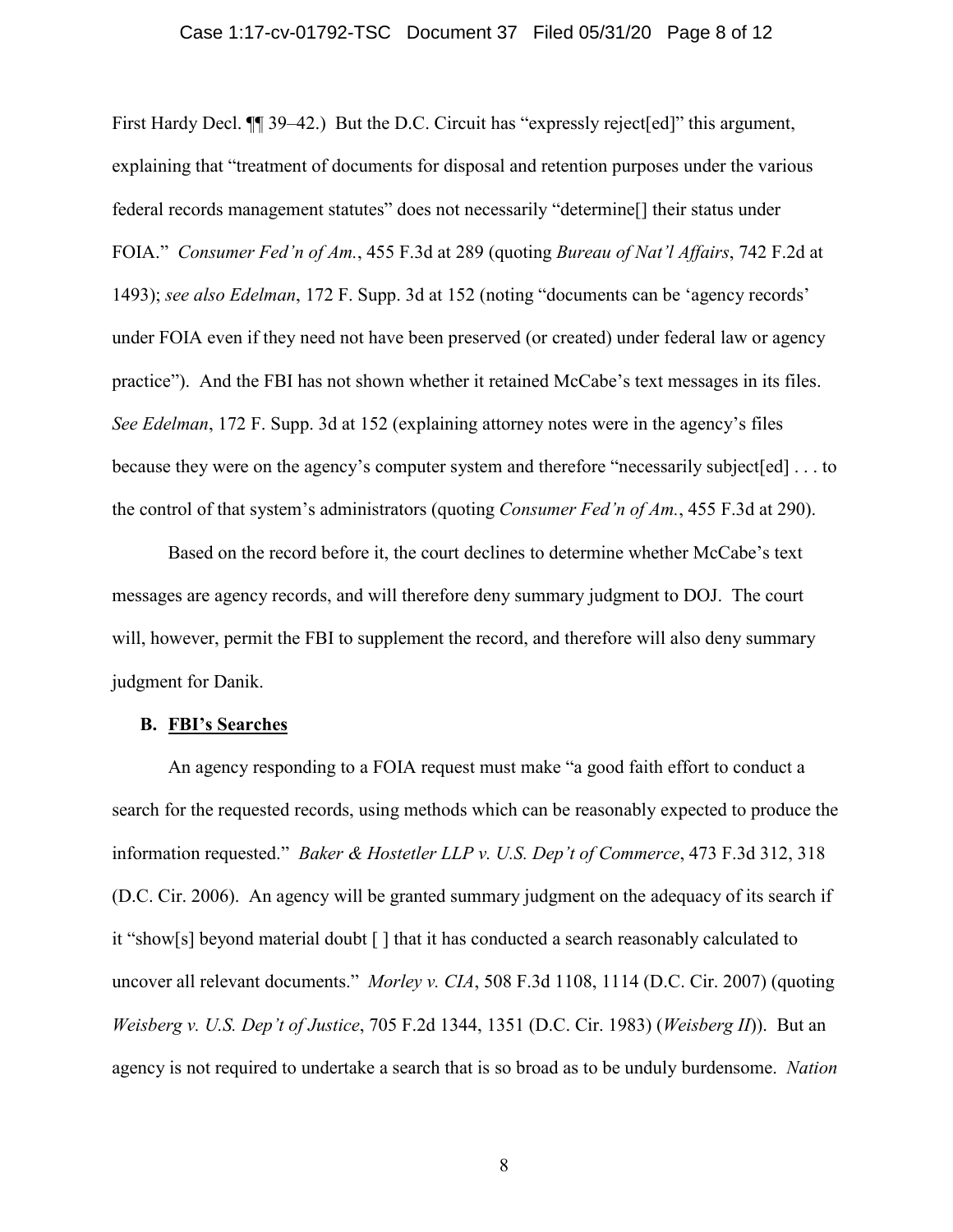#### Case 1:17-cv-01792-TSC Document 37 Filed 05/31/20 Page 9 of 12

*Magazine v. U.S. Customs Serv.*, 71 F.3d 885, 892 (D.C. Cir. 1995). To show that a search is unduly burdensome, the agency must "provide sufficient explanation as to why such a search would be unreasonably burdensome." *Id.* To meet that burden, an agency generally provides a "detailed explanation" of the "time and expense of a proposed search." *Wolf v. CIA*, 569 F. Supp. 2d 1, 9 (D.D.C. 2008); *see also Ayuda, Inc. v. Fed. Trade Comm'n*, 70 F. Supp. 3d 247, 275 (D.D.C. 2014) (holding an agency's affidavits must show with "reasonable specificity" why further segregation of documents, properly withheld under FOIA exemptions, would be unreasonably burdensome).

The FBI claims that searching McCabe's texts and running Danik's remaining proposed search terms for McCabe's emails would be "unduly burdensome," (Def. Br. at 9–10), but it fails to establish that burden. The FBI ran three of the search terms it initially rejected (including "run" and "email"), which generated over 20,000 hits, and the FBI estimates it would take over 200 hours to review the results. (Second Hardy Decl. ¶ 6.) The FBI assumes, without running the searches, that the remaining terms would generate a similar number of hits and require similar hours to review. But it has no factual basis to assume that all the other terms, which include "until I return" and "New York Times" would generate a similar number of hits. Thus, while the initial estimate from the search terms the FBI ran may indicate some terms are unduly burdensome, the FBI has not shown this for all the proposed terms*. See Mattachine Soc'y of Washington, D.C. v. U.S. Dep't of Justice*, 267 F. Supp. 3d 218, 227 (D.D.C. 2017) (rejecting FBI's argument that a search was burdensome where it ran only one of several terms and provided insufficient details on the burden imposed).

The FBI also claims that it would be unduly burdensome to search McCabe's text messages because such a search is "not compatible" with the FBI's recordkeeping processes.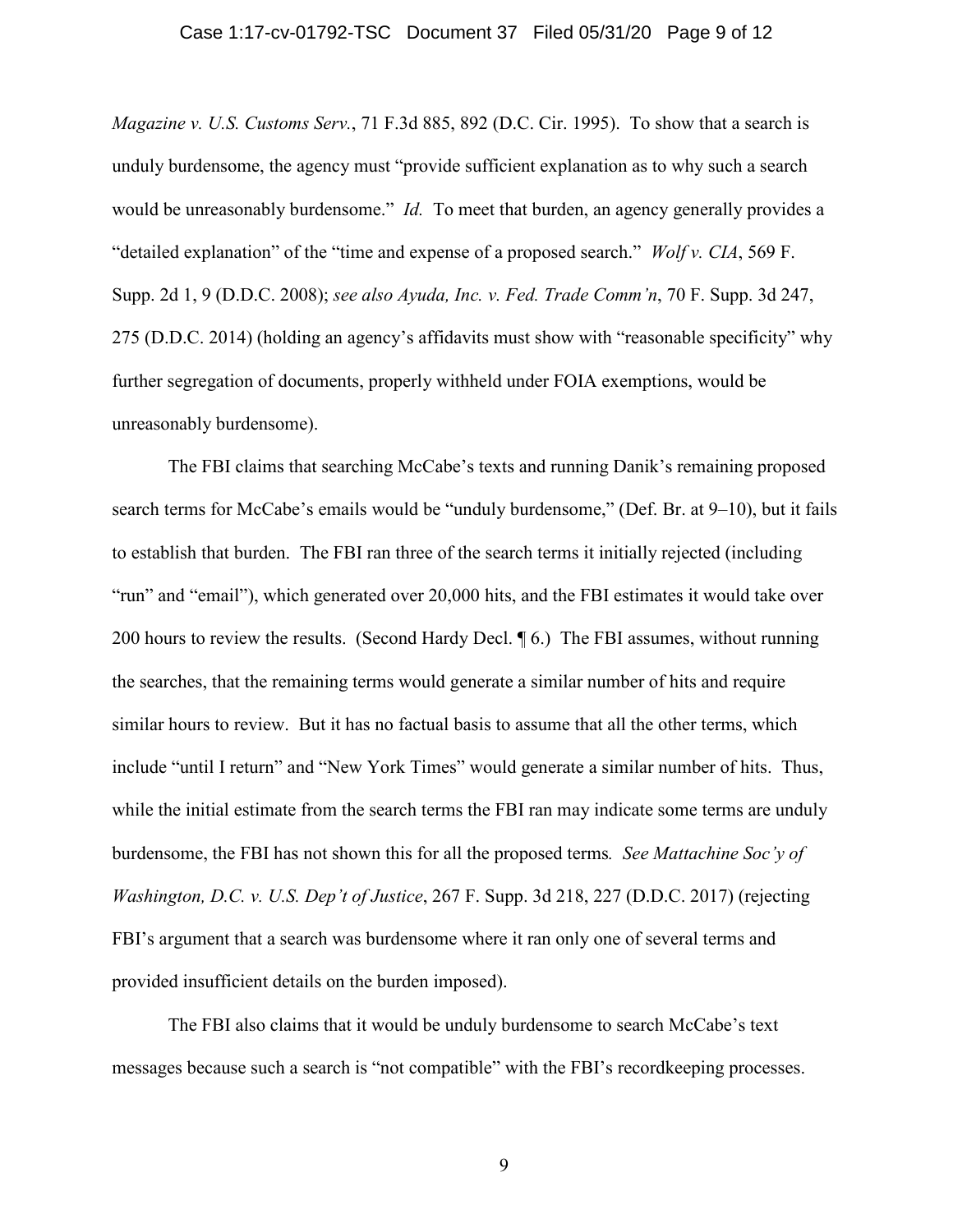#### Case 1:17-cv-01792-TSC Document 37 Filed 05/31/20 Page 10 of 12

But again, the FBI establishes no factual basis for this contention, as Hardy does not even address the burden of searching McCabe's text messages. (*See generally* First Hardy. Decl.; Second Hardy Decl.)

Because the FBI has not shown an undue burden, the court will deny summary judgment for the FBI. The FBI may supplement the record regarding the burden of these searches, although the court notes that the parties appear open to compromise on the search terms. (*See* Pl. Br. at n.4 (suggesting the parties meet and confer regarding the terms).) Therefore, the court will also deny summary judgment for Danik.

#### **C. FBI's Invocations of Exemptions**

The FBI withheld three categories of documents under Exemption 5, claiming protection under the deliberative process privilege. Exemption 5 shields documents that would "normally [be] privileged from discovery in civil litigation against the agency," such as documents protected by the attorney-client, work-product, and deliberative process privileges. *Tax Analysts v. IRS*, 117 F.3d 607, 616 (D.C. Cir. 1997). To withhold a document under Exemption 5, an agency must show that "the disclosures of information withheld . . . would harm the agency's deliberative process." *Judicial Watch v. U.S. Dep't of Commerce*, 375 F. Supp. 3d 93, 97 (D.D.C. 2019) (*Judicial Watch II*) (citing 5 U.S.C. § 552(a)(8)(A)); *see also Ctr. for Investigative Reporting v. U.S. Customs & Border Prot.*, No. 18-cv-2901, 2019 WL 7372663, at \*9 (D.D.C. Dec. 31, 2019). Danik does not contest that the deliberative process privilege protects the documents; he argues that the FBI has not shown that releasing the documents would harm the agency's deliberative process. (Pl. Br. at 10–11.)

To establish harm, an agency must "identify specific harms to the relevant protected interests that it can reasonably foresee would actually ensue from disclosure of the withheld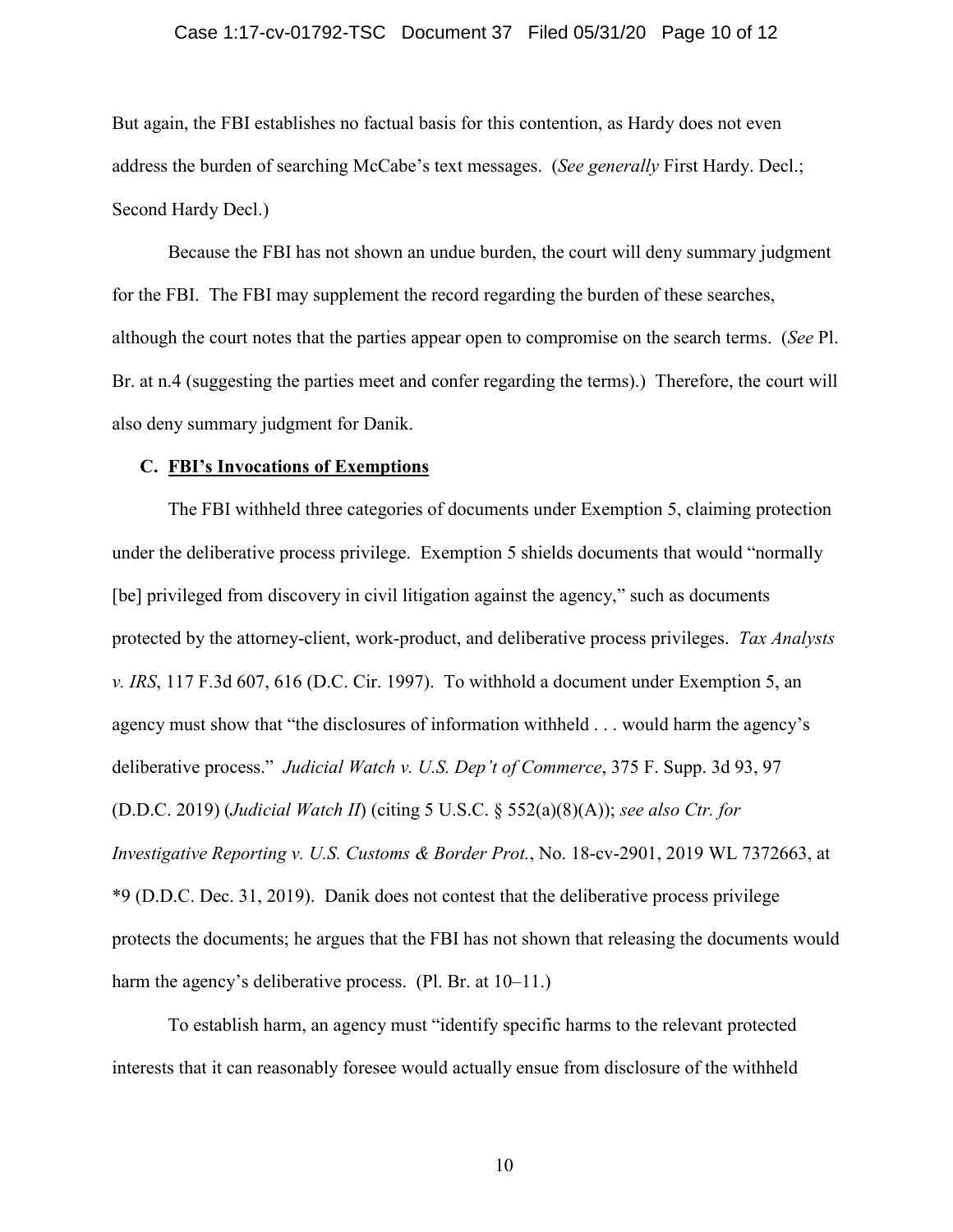#### Case 1:17-cv-01792-TSC Document 37 Filed 05/31/20 Page 11 of 12

materials" and "connect[ ] the harms in [a] meaningful way to the information withheld." *Judicial Watch, Inc. v. U.S. Dep't of Justice*, No. 17-cv-0832, 2019 WL 4644029, at \*5 (D.D.C. Sept. 24, 2019) (*Judicial Watch III*). While an agency can take a categorical approach, it must provide more than "boilerplate statements," *Ctr. for Investigative Reporting*, 2019 WL 7372663, at \*9, and "generic and nebulous articulations of harm." *Judicial Watch II*, 2019 WL 4644029, at  $*4-5$ .

The FBI has not done so here. It withheld certain ethics forms, a draft version of a document regarding McCabe's possible recusal, and emails related to that draft. (First Hardy Decl. ¶ 52.) For all three, the FBI declares that "[t]he release of the redacted/withheld information is likely to chill full, frank, and open discussions between agency personnel, as well as chill the thorough preparation of potential criminal matters in advance of litigation." (*Id.*) This boilerplate language does not link the harm (chilled discussion and preparation of materials) to the specific information in the withheld materials. Therefore, the explanation fails to establish foreseeable harm from disclosing the documents. *Judicial Watch II*, 375 F. Supp. 3d at 101; *Judicial Watch III*, 2019 WL 4644029, at  $*5$  (noting the agency must provide "context or insight into the specific decision-making processes or deliberations at issue, and how they in particular would be harmed by disclosure").

Accordingly, the court will deny summary judgment for the FBI regarding Exemption 5. The court will, however, permit the FBI to supplement the record regarding foreseeable harm. Therefore, the court will also deny summary judgment for Danik.